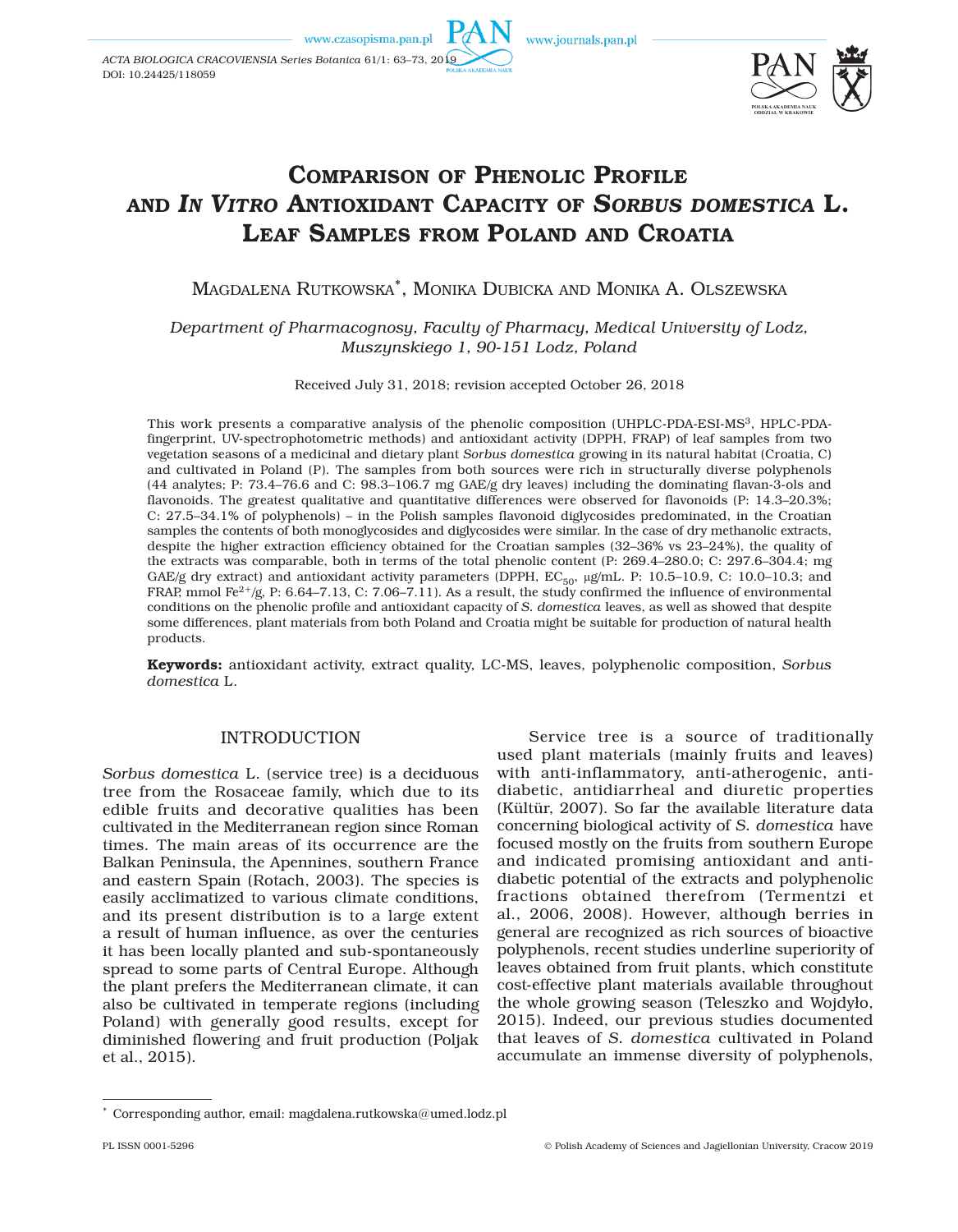

and thus constitute a promising herbal raw material that may be used in prevention or adjunctive therapy of oxidative stress/inflammationrelated pathologies (Matczak et al., 2018). On the other hand, it is known that therapeutic efficiency of medicinal plants as a function of secondary metabolites production is influenced by numerous factors, including environmental growth conditions (Michel et al., 2017).

Plant secondary metabolites, also known as specialized or specific metabolites, are crucial components of plants adaptive mechanisms and play an important role in defence against various stress factors, such as high or low temperature, solar radiation, drought or humidity, as well as herbivory or pathogenic attack (Ncube et al., 2012). Numerous scientific reports emphasize the influence of climatic factors on the biosynthesis and accumulation of polyphenols (e.g., flavonoids) in plants tissues, depending on the species, organ or stage of plant development (Aninbon et al., 2016; Chen et al., 2018; Zhang, Wu et al., 2017). Apart from their beneficial role for the plants, some of these metabolites are of great pharmaceutical interest because of their health promoting properties (Chen et al., 2018; Ncube et al., 2012). Since the majority of medicinal species grow in wild and their metabolite pools are determined by uncontrolled environmental factors, pharmaceutical raw materials originating from plants from different regions might differ in quality (Ncube et al., 2012). Thus, for each medicinal plant, the studies of its properties in relation to the environmental and/or geographical conditions should be conducted. It is especially important for species such as service tree which are cultivated outside their typical habitat. Unfortunately, there is no previous report on *S. domestica* concerning this issue.

Therefore, the aim of this research was to determine the differences in the phenolic profile, antioxidant capacity and extraction yields of the respective hydroalcoholic extracts between *S. domestica* leaves harvested in Poland (Central Europe) and Croatia (Mediterranean region). The material for the study were dried leaves, as well as dry hydromethanolic extracts prepared thereof as the substances preferred by the pharmaceutical industry due to the improved stability, more favorable physical and biological properties, and simplicity in further processing. The raw materials were collected in two different growing seasons in late summer (August), since the period after flowering and before fruit maturity was reported to be optimal for phenolics accumulation in the leaves of fruit trees, including *Sorbus* species (Cosmulescu and Trandafir, 2011; Olszewska, 2011). The qualitative and quantitative phenolic profiles were monitored by UHPLC-PDA-ESI-MS3, HPLC-PDA-

fingerprint and spectrophotometric methods. The DPPH free radical-scavenging and FRAP (ferric reducing antioxidant power) assays were selected as *in vitro* activity models based on the earlier findings for leaf dry extracts of *S. domestica* (Matczak et al., 2018), which indicated that these two tests are good predictors of antioxidant capacities of the extracts in more complex *in vivo*-relevant models.

## MATERIALS AND METHODS

## PLANT MATERIAL AND EXTRACTS PREPARATION

Leaves of *S. domestica* L. were collected in August 2014 and 2016 in the Arboretum  $(51°49'N,$ 19°53'E), Forestry Experimental Station of Warsaw University of Life Science in Rogow (Poland) from long-term cultivation and authenticated by Piotr Banaszczak (Head of the Arboretum), as well as in Risika on Krk island (Croatia; 45°06'N, 14°38'E) from plants growing in their natural habitat and authenticated by prof. M.A. Olszewska (Department of Pharmacognosy, Medical University of Lodz, Poland). The voucher specimens were deposited in the herbarium of the Department of Pharmacognosy, Medical University of Lodz, Poland (KFG/HB/14001-SDOM:P/C and KFG/HB/16001- SDOM:P/C). The raw materials were dried, powdered with an electric grinder and sieved.

Extracts of raw plant materials were prepared for analysis as follows: accurately weighed samples of the leaf material (100 mg) were refluxed first for 30 min with 30 mL of methanol-water (7:3, v/v), and then twice for 15 min with 20 mL of the same solvent. The obtained extracts were combined, filtered and diluted with the extractant to 100 mL. Each plant material was extracted in triplicate to give the test extracts, which were analyzed for their total phenolic (TPC) and total proanthocyanidin contents (TPA), as well as the activity in DPPH and FRAP tests. For HPLC analysis leaf samples (1.5–2.0 g) were first defatted by pre-extraction with 100 mL chloroform for 45 min (the extracts were discarded), and then extracted with methanol-water  $(7:3, v/v)$  as described above. The results were calculated per dry weight (dw) of the leaves.

Dry extracts were prepared as follows: 2.5 g of leaf samples were pre-extracted for 18 h with 1 L chloroform in a Soxhlet apparatus and the pellet was next refluxed three times for 6 h with 100 mL of 70% (v/v) aqueous methanol to give the defatted methanol extracts. The obtained extracts were then evaporated *in vacuo* and lyophilized using an Alpha 1–2/LD Plus freeze dryer (Christ, Osterode am Harz, Germany) before weighing. The results of the TPC test were calculated per dry weight (dw) of the extract.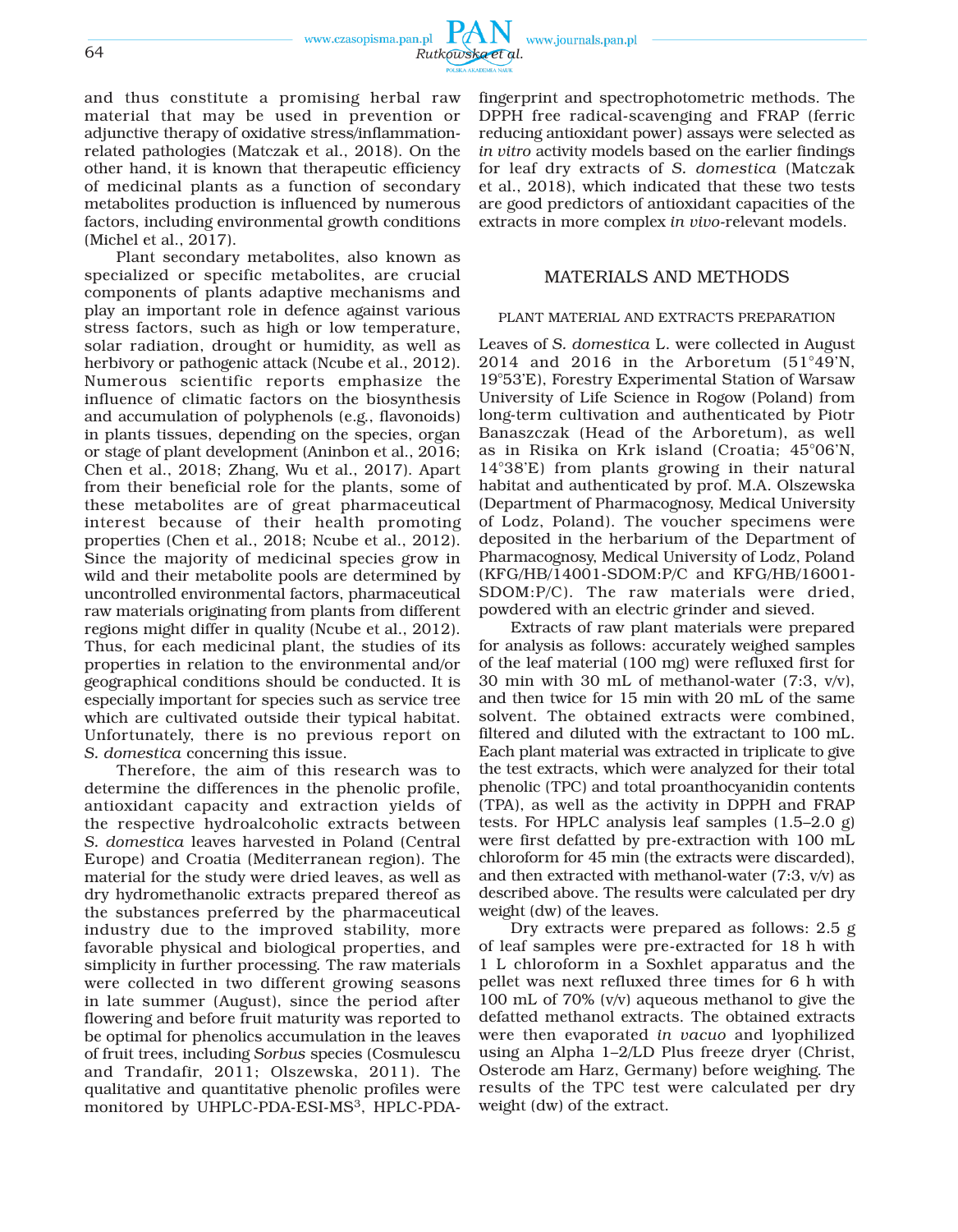### CHEMICALS AND INSTRUMENTATION

HPLC grade reagents and standards were purchased from Sigma-Aldrich (Seelze, Germany/ St. Louis, MO, USA). HPLC grade solvents were obtained from Avantor Performance Materials (Gliwice, Poland). In all analyses, redistilled water was used. The analytical equipment used in the study was the same or of the same origin as employed earlier (Matczak et al., 2018).

#### PHYTOCHEMICAL PROFILING AND ANTIOXIDANT ACTIVITY STUDIES

The UHPLC-PDA-ESI-MS<sup>3</sup> was carried out according to Matczak et al. (2018) with some modifications in the elution system and sample injection. The mobile phase consisted of solvent A (water/acetonitrile/formic acid, 95:5:0.1, v/v/v), and solvent B (acetonitrile/formic acid, 100:0.1, v/v) with the elution profile as follows: 0–40 min, 5–30% B (v/v); 40–55 min, 30–95% B; 55–63 min, 95% B; 63–70 min, 95%–6% B; 70–80 min, 6% B (equilibration). The sample solutions of the extracts were prepared in methanol-water (7:3, v/v) at the concentration 5 mg/mL. The flow rate was 0.3 mL/min. UV–vis spectra were recorded over the range of 200–600 nm. The LC eluate was introduced directly into the ESI interface without splitting and analyzed in a negative ion mode. The analysis was carried out using a scan from m/z 200 to 2200.

The TPC and TPA were quantified by the Folin-Ciocalteu and *n*-butanol-HCl methods, respectively, as described previously (Olszewska et al., 2012). The results were expressed as equivalents of gallic acid (GAE) and cyanidin chloride (CYE), respectively.

The HPLC-PDA-fingerprint assays were performed according to Olszewska et al. (2012) with some modifications in the elution system. The mobile phase consisted of solvent A (0.5% water solution of orthophosphoric acid, w/v) and solvent B (acetonitrile) with the elution profile as follows: 0–1 min, 5% B  $(v/v)$ ; 1–12 min, 5–19% B; 12–18 min, 19% B; 18–19 min, 19–30% B; 19–20 min, 30–50% B; 20–21 min, 50–5% B; 21–25 min, 5% B (equilibration). The flow rate was 1.4 mL/min, and the column was maintained at 30°C. The phenolic analytes were quantified as equivalents of nine external standards: (–)-epicatechin (flavan-3-ols and proanthocyanidins), protocatechuic and *p*-hydroxybenzoic acids (hydroxybenzoic acids), chlorogenic acid (caffeoylquinic acid isomers), caffeic and *p*-coumaric acids (hydroxycinnamic acid derivatives), quercitrin (flavonoid monoglycosides), rutin (flavonoid diglycosides), and quercetin (flavonoid aglycones), depending on the PDA spectra.

The DPPH and FRAP tests were performed according to the method optimized previously (Olszewska et al., 2012) and expressed as normalized  $EC_{50}$  values (calculated from concentrationinhibition curves) and  $\mu$ mol of ferrous ions (Fe<sup>2+</sup>) produced by 1 g of dry leaves or the dry extract (calculated from the calibration curve of ferrous sulphate), respectively.

#### DATA ANALYSIS

The results are reported as means  $\pm$  SD (standard deviation) for the indicated number of experiments. The significance of differences between the samples and controls was determined with one-way ANOVA, followed by the post hoc Tukey's test for multiple comparisons. All calculations were performed using Statistica 12Pl software for Windows with *p* values less than 0.05 regarded as significant.

#### RESULTS

The qualitative UHPLC-PDA-ESI-MS<sup>3</sup> analysis of the leaf extracts from *S. domestica* revealed the presence of over forty phenolic constituents (UHPLC peaks 1–44; Fig. 1, Table 1), forty-three of which were fully or tentatively identified by comparing their retention times, UV-Vis spectral data and MS profiles with those of the reference compounds and the literature data (Clifford et al., 2005; Fang et al., 2002; Matczak et al., 2018; Ncube et al., 2014). According to the identification data, three major groups of compounds could be differentiated, including phenolic acids (peaks 1–5, 7, 8, 10, 13, 14, 17, 30), flavan-3-ols and proanthocyanidins (peaks 6, 9, 11, 12, 15, 16, 18–21, 26, 27), as well as flavonoids (peaks 22–25, 28, 29, 31–43). Direct comparison of the recorded UHPLC profiles revealed only small qualitative differences between the leaf samples from Poland and Croatia, i.e., caffeic acid hexoside (3), one procyanidin dimer B-type (9) and quercetin rhamnoside (35) occurred only in the Polish samples, while two *p*-coumaroylquinic acid isomers (13, 14), 3,4-dicaffeoylquinic acid (17) and kaempferol hexoside (31) were found only in the Croatian samples (Table 1). However, these discrepancies may result from detection limitations, as the mentioned compounds were present in the extracts in small amounts only, and for the majority of the individual analytes and groups of analytes the substantial quantitative variations were indicated.

The levels of total phenolics (TPC), determined by the Folin-Ciocalteu assay and expressed as gallic acid equivalents (GAE), differed significantly (*p* < 0.05) between the leaf materials from Poland (73.4–76.6 mg GAE/g leaf dw) and Croatia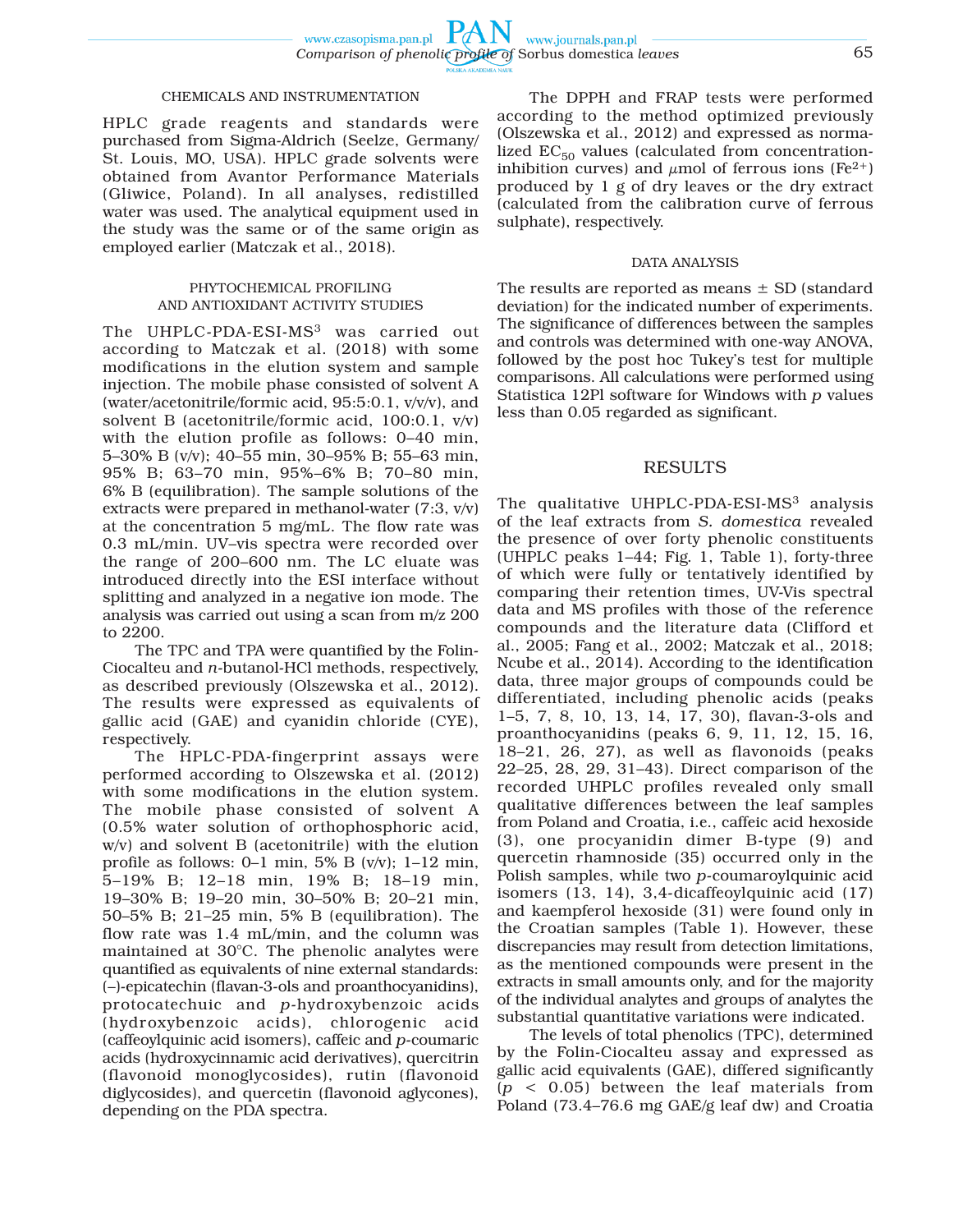



Fig. 1. Representative UHPLC-UV chromatograms of *Sorbus domestica* leaf extracts from Poland (a) and Croatia (b) at 280 nm. Peak numbers refer to those implemented in Table 1.

TABLE 1. UHPLC-PDA-ESI-MS data on polyphenols identified in *Sorbus domestica* leaf extracts.

| No             | Compound                        | $R_{\rm t}$ (min) | UV $\lambda_{\text{max}}$ (nm) | $[M-H]$ | MS <sup>2</sup>                            | MS <sup>3</sup> | <b>Extract</b> |
|----------------|---------------------------------|-------------------|--------------------------------|---------|--------------------------------------------|-----------------|----------------|
| $\mathbf{1}$   | chlorogenic acid hexoside       | 2.2               | 325                            | 515     | 353,341,323,191                            | 191,179         | B              |
| 2              | neochlorogenic acid hexoside    | 2.7               | 325                            | 515     | 353, 341, 323, 191, 179 191, 179           |                 | B              |
| 3              | caffeic acid hexoside           | 2.7               | 325                            | 341     | 179,161                                    |                 | $\mathbf P$    |
| 4              | 3-O-caffeoylquinic acid (NCHA)* | 3.3               | 325                            | 353     | 191,179                                    |                 | B              |
| 5              | protocatechuic acid hexoside    | 3.3               | 270                            | 315     | 153,219                                    |                 | B              |
| 6              | procyanidin dimer B-type        | 4.3               | 280                            | 577     | 451.425.407.289                            | 407.273         | B              |
| $\overline{7}$ | p-coumaric acid hexoside        | 4.3               | 310                            | 325     | 163,119                                    |                 | B              |
| 8              | 5-O-caffeoylquinic acid (CHA)*  | 5.4               | 325                            | 353     | 191,179                                    |                 | B              |
| 9              | procyanidin dimer B-type        | 6.2               | 280                            | 577     | 451,425,407,289                            | 407.273         | $\mathbf P$    |
| 10             | 4-O-caffeoylquinic acid (CCHA)* | 6.2               | 325                            | 353     | 173, 191, 179                              |                 | B              |
| 11             | procyanidin B-2 (PB2)*          | 6.9               | 280                            | 577     | 451,425,407,289                            | 407,273         | B              |
| 12             | $(-)$ -epicatechin $(ECA)^*$    | 8.2               | 280                            | 289     | 245,205                                    |                 | B              |
| 13             | p-coumaroylquinic acid isomer   | 9.0               | 310                            | 337     | 191,163                                    |                 | $\mathcal{C}$  |
| 14             | p-coumaroylquinic acid isomer   | 9.2               | 310                            | 337     | 191,163                                    |                 | $\mathcal{C}$  |
| 15             | proantocyanidin dimer B-type    | 9.2               | 280                            | 577     | 425,407,289                                |                 | B              |
| 16             | procyanidin trimer B-type (PC1) | 10.5              | 280                            | 865     | 713,695,577                                | 695,425,407,289 | B              |
| 17             | 3,4-dicaffeoylquinic acid       | 13.6              | 280,325                        | 515     | 353, 335, 299, 255, 191 173, 179, 191, 135 |                 | $\mathbf C$    |
| 18             | procyanidin tetramer B-type     | 14.1              | 280                            | 1153    | 863,739,575,451,425                        |                 | B              |
| 19             | procyanidin dimer B-type        | 14.1              | 280                            | 577     | 451,425,407,289                            |                 | B              |
| 20             | proantocyanidin derivative      | 15.6              | 280                            | 720     | 635, 575, 451, 289                         | 289, 279        | B              |
| 21             | procyanidin dimer hexoside      | 15.8              | 280                            | 739     | 587,451,339,289                            | 477,417,339,255 | B              |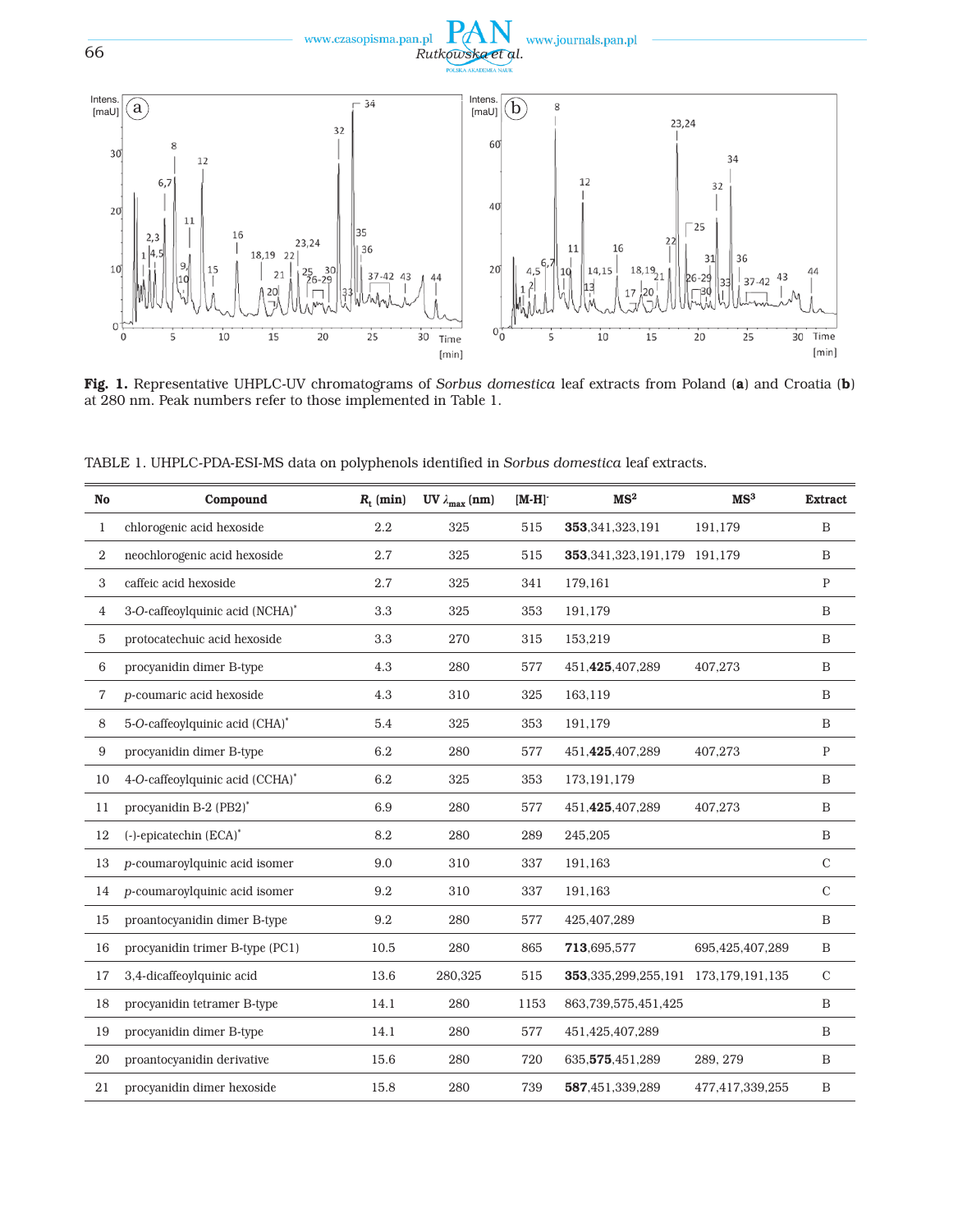#### www.czasopisma.pan.pl www.journals.pan.pl *Comparison of phenolic profile of* Sorbus domestica *leaves* 67

| <b>No</b> | Compound                             | $R_{t}$ (min) | UV $\lambda_{\text{max}}$ (nm) | $[M-H]$ | MS <sup>2</sup>                       | MS <sup>3</sup> | <b>Extract</b> |
|-----------|--------------------------------------|---------------|--------------------------------|---------|---------------------------------------|-----------------|----------------|
| 22        | quercetin hexoside-rhamnoside        | 17.1          | 275.350                        | 609     | 447,301                               | 301             | B              |
| 23        | rutin $(RT)^*$                       | 17.8          | 256.355                        | 609     | 463,301,179                           |                 | $\mathbf B$    |
| 24        | hyperoside (HY)*                     | 17.8          | 254,353                        | 463     | 301                                   | 179             | $\, {\bf B}$   |
| 25        | isoquercitrin (IQ)*                  | 18.7          | 256.353                        | 463     | 301                                   | 179             | B              |
| 26        | procyanidin dimer B-type             | 19.4          | 280                            | 577     | 451,425,407,289                       | 289,341,245     | $\mathbf B$    |
| 27        | proantocyanidin derivative           | 19.7          | 280                            | 483     | 451,341,289                           |                 | B              |
| 28        | quercetin hexoside derivative        | 19.9          | 275.350                        | 519     | 357,301                               | 151.135         | B              |
| 29        | reinutrin <sup>*</sup>               | 20.2          | 275,350                        | 433     | 301                                   |                 | B              |
| 30        | 4,5-dicaffeoylquinic acid            | 20.8          | 280.325                        | 515     | 353, 299, 255, 203, 173 173, 179, 191 |                 | $\mathbf B$    |
| 31        | kaempferol hexoside                  | 21.2          | 275.350                        | 447     | 285                                   |                 | $\mathcal{C}$  |
| 32        | quercetin hexoside-rhamnoside (HRQ)  | 21.8          | 256,350                        | 609     | 447,301,179                           | 301             | $\mathbf B$    |
| 33        | quercetin hexoside-rhamnoside        | 22.5          | 275,350                        | 609     | 447,301,179                           | 301             | $\mathbf B$    |
| 34        | quercitrin (QCT)*                    | 23.3          | 276.350                        | 447     | 301.179                               |                 | $\mathbf B$    |
| 35        | quercetin rhamnoside                 | 23.7          | 280,350                        | 447     | 301                                   | 179,151         | $\mathbf{P}$   |
| 36        | quercetin pentoside-rhamnoside (PRQ) | 41.5          | 256,353                        | 579     | 447,301                               | 301             | $\mathbf B$    |
| 37        | quercetin hexoside-rhamnoside        | 25.0          | 256.350                        | 609     | 447,301                               | 301             | $\mathbf B$    |
| 38        | quercetin hexoside-rhamnoside        | 25.3          | 256,350                        | 609     | 447,301                               | 301             | $\mathbf B$    |
| 39        | quercetin hexoside-rhamnoside        | 25.9          | 263.350                        | 609     | 447                                   | 301             | B              |
| 40        | quercetin dirhamnoside               | 26.2          | 265,347                        | 593     | 447                                   | 301             | B              |
| 41        | quercetin dirhamnoside               | 26.6          | 265,335                        | 593     | 447,301                               | 301             | $\, {\bf B}$   |
| 42        | quercetin derivative                 | 27.0          | 255,350                        | 591     | 447,301                               |                 | B              |
| 43        | afzelin*                             | 28.4          | 263,346                        | 431     | 285,255                               |                 | B              |
| 44        | unidentified compound                | 31.5          | 280                            | 451     | 341,299                               | 189             | $\, {\bf B}$   |

Peak numbers and retention times (R<sub>t</sub>) refer to those implemented in Fig. 1. Compounds identified with authentic standards were marked with an asterisk. UV *λ*<sub>max</sub>, absorbance maxima in PDA spectra. [M−H]<sup>-</sup>, pseudomolecular ions in MS spectra recorded in a negative mode. MS<sup>2</sup>/MS<sup>3</sup>, secondary ions (MS<sup>2</sup> ions in bold were subjected to MS<sup>3</sup> fragmentation). P – Polish sample. C – Croatian sample. B – both extracts.

(98.3–106.7 mg GAE/g leaf dw), which was also reflected in the extraction yields (Figs. 2 and 3). However, it should be noted that the differences between years were for each country significantly smaller than those observed between countries, regardless of the harvest year. In the case of the concentrated phenolic fractions (leaf dry extracts), the differences in the TPC levels were generally less pronounced (P: 269.4–280.0 mg GAE/g extract dw; C: 297.6–304.4 mg GAE/g extract dw), and statistically significant ( $p < 0.05$ ) only between countries (Fig. 3). Flavan-3-ols and proanthocyanidins were the dominant groups of polyphenols in all plant samples with

(–)-epicatechin (12) and procyanidin B2 (11) as prevailing constituents (Figs. 1 and 2). The total proanthocyanidin content (TPA), determined by *n*-butanol/HCl assay and expressed in cyanidin chloride equivalents (CyE), in all plant materials constituted about 30–35% of their TPC levels, while the respective total contents (TLPA) determined by HPLC-PDA represented 59–64% (P) and 45–52% (C) of total phenols calculated as the sum of individual analytes (TPH, Fig. 4), depending on the harvest year. The second relevant group of constituents were flavonoids, which constituted 14–20% (P: 3.61 mg/g dw of the leaf material in 2014 and 4.18 mg/g in 2016) and 28–34% (C: 9.38 mg/g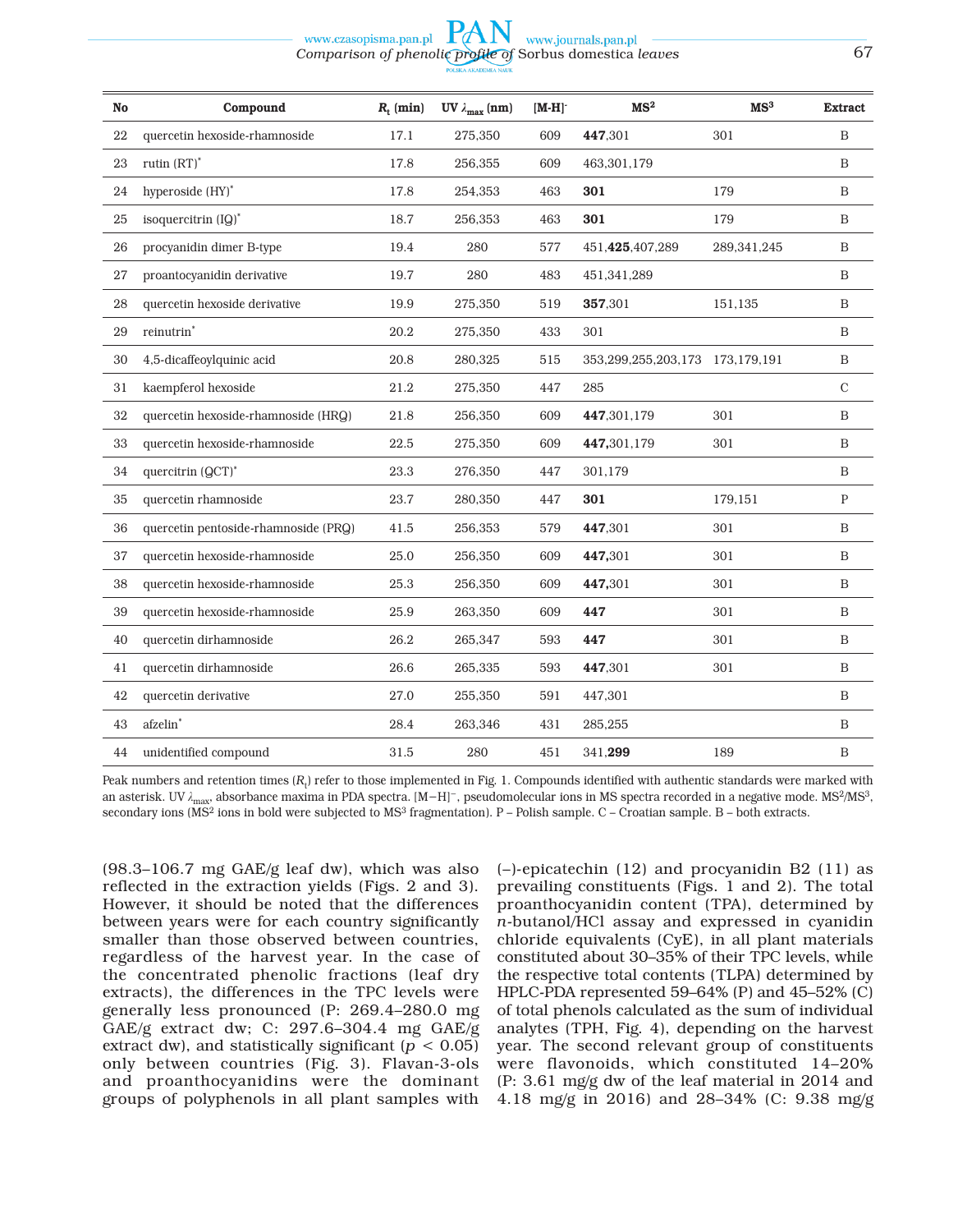



Fig. 2. Quantitative profile of *Sorbus domestica* leaves from Poland and Croatia harvested during two years (2014 and 2016). Data expressed as mean values  $\pm$  SD (n = 3). For each parameter different capitals indicate significant differences (*p* < 0.05). TPC, total phenolic content in gallic acid equivalent (GAE) determined by the Folin-Ciocalteu assay; TPH, total phenolic content determined by HPLC-PDA; TPA, total proanthocyanidin content determined by the *n*-butanol/HCl assay; TLPA, total content of individual proanthocyanidins assayed by HPLC; TFL, total flavonoid content; TFL-M, total content of flavonoid monoglycosides; TFL-D, total content of flavonoid diglycosides; TPHA, total content of phenolic acids; TCHA, total content of chlorogenic acid isomers and derivatives; SPHA, total content of simple hydroxybenzoic and hydroxycinnamic acids; ECA, (−)-epicatechin; B2, procyanidin B2; RT, rutin; HY, hyperoside; IQ, isoquercitrin; HRQ, quercetin hexoside-rhamnoside; QCT, quercitrin; PRQ, quercetin pentoside-rhamnoside; CHA, chlorogenic acid; NCHA, neochlorogenic acid; CCHA, cryptochlorogenic acid.

in 2014 and 14.13 mg/g in 2016) of TPHs, respectively (Figs. 2 and 4). Interestingly, in the Croatian leaves the total contents of flavonoid monoglycosides (TFL-M) and diglycosides (TFL-D) were similar, while in the plant materials from Poland flavonoid diglycosides predominated and constituted about 62–73% of TFL (Fig. 4). Taking into account the profile of individual compounds, hyperoside (24) and isoquercitrin (25) occurred in the Polish samples in trace amounts only, while in the Croatian samples they were among the main flavonoids (Figs. 1 and 2, Table 1). The total content of phenolic acids (TPHA, Fig. 2) constituted about 20–21% of the TPH levels (Fig. 4). In this group chlorogenic acid isomers and derivatives (TCHA) were predominant and represented 86–91% of TPHA. The major isomer was chlorogenic acid (8) forming about 50–70% of the TCHA content in the Polish samples and 80–84% in the Croatian samples (Figs. 1 and 2). Chlorogenic acid was also the principal polyphenol occurring in the leaves from Croatia (5.19–6.49 mg/g) and the second main phenolic compound present in the Polish samples (1.92–3.34 mg/g) (Fig. 2).

Confirming previous results (Matczak et al., 2018), the analyzed leaf samples exhibited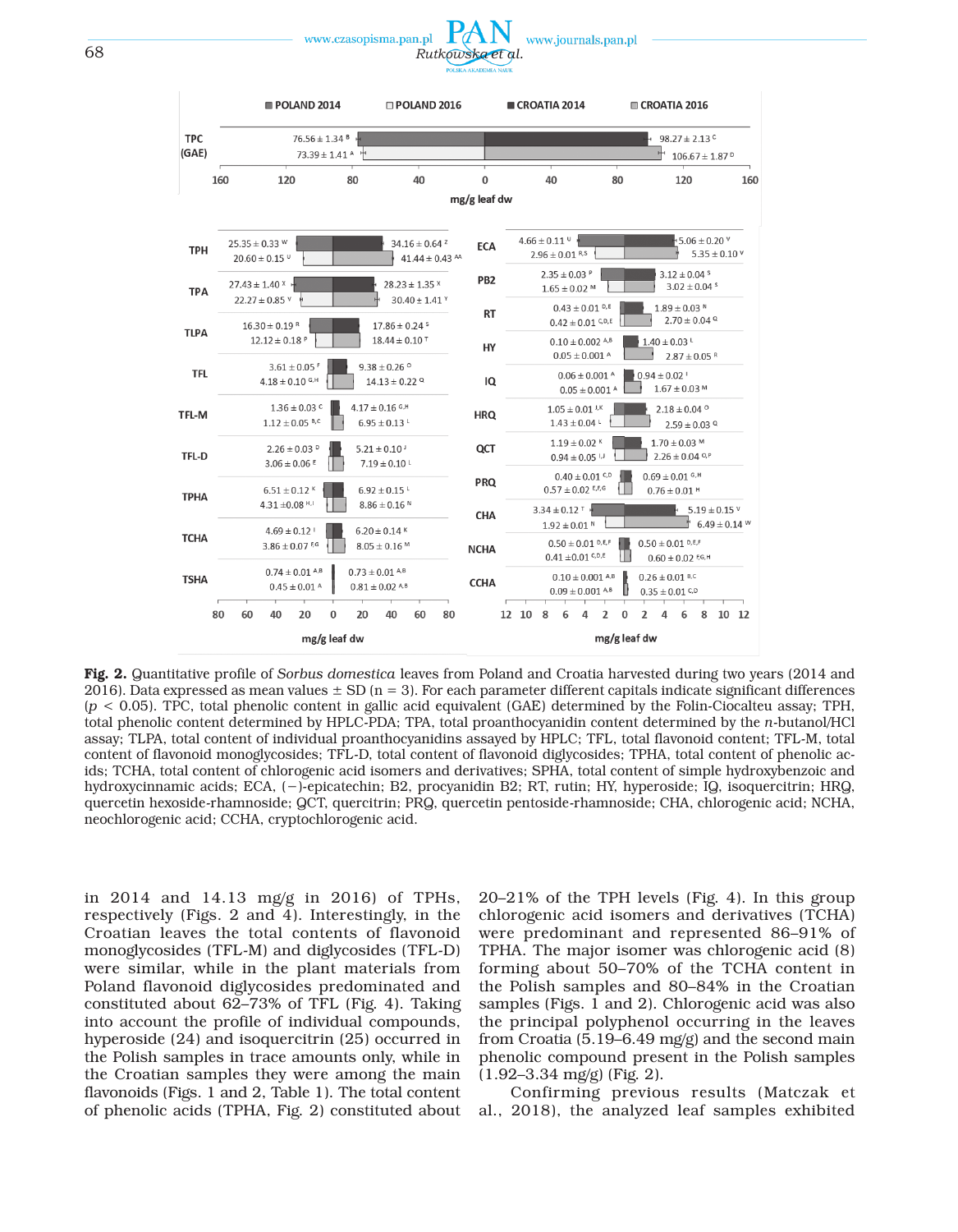*Comparison of phenolic profile of* Sorbus domestica *leaves* 69  $\Box$  POLAND 2016  $POLAND 2014$  $CROATIA 2014$  $C$ <sub>ROATIA</sub> 2016 **TPC** 279.98  $\pm$  7.76 Å  $297.56 \pm 8.16$ <sup>8</sup>  $(GAE)$  $269.38 \pm 9.56$  $304.43 \pm 8.48$ <sup>8</sup> 400 360 320 280 240 200 160 120  $40$ 120 160 200 240 280  $80$  $\Omega$ 40  $80$ 320 360 400 mg/g extract dw  $24.26 \pm 1.01$  $32.23 \pm 1.08$ Nield  $23.34 \pm 0.92$  $35.85\pm1.15$   $^{\circ}$ 25 20 15 10  $\Omega$ 10 15 20 35 40 45 50 45 40 35 30 5 5 25 30 50  $\frac{0}{c}$ 

www.journals.pan.pl

www.czasopisma.pan.pl

Fig. 3. Extraction yield and total phenolic contents (TPC) of *Sorbus domestica* leaf extracts determined by the Folin-Ciocalteu assay. Data expressed as means  $\pm$  SD (n = 3). For each parameter different superscripts indicate significant differences  $(p < 0.05)$  in the Tukey's test.



Fig. 4. Contribution of individual groups of compounds to total phenolic contents determined by HPLC-PDA and calculated as the sum of individual analytes (TPH) in *Sorbus domestica* leaves from Poland and Croatia harvested during two years (2014 and 2016). For TLPA, TFL, TFL-M, TFL-D, TCHA, SPHA codes see Fig. 2.

a concentration-dependent activity (Fig. 5), clearly corresponding to the levels of phenolics (Fig. 2). However, the differences in the TPC levels between the dry extracts of different origin (Fig. 3) were too small to be reflected in their DPPH and FRAP parameters, which were thus comparable (DPPH  $EC_{50}$ : 10.04–10.89  $\mu$ g of extract dw/mL; and FRAP: 6.64–7.13 mmol Fe<sup>2+</sup>/g of extract dw;  $p > 0.05$ ), regardless of the year and country of the harvest (Fig. 5).

#### DISCUSSION

Variation in the phenolic composition is a common phenomenon in the plant kingdom. The presence of active substances and changes in their content are influenced by various environmental conditions, including climate, soil composition, availability of water and nutrients, as well as the stage of plant development (Ncube et al., 2012). It is known that obtaining a raw material with the desired biological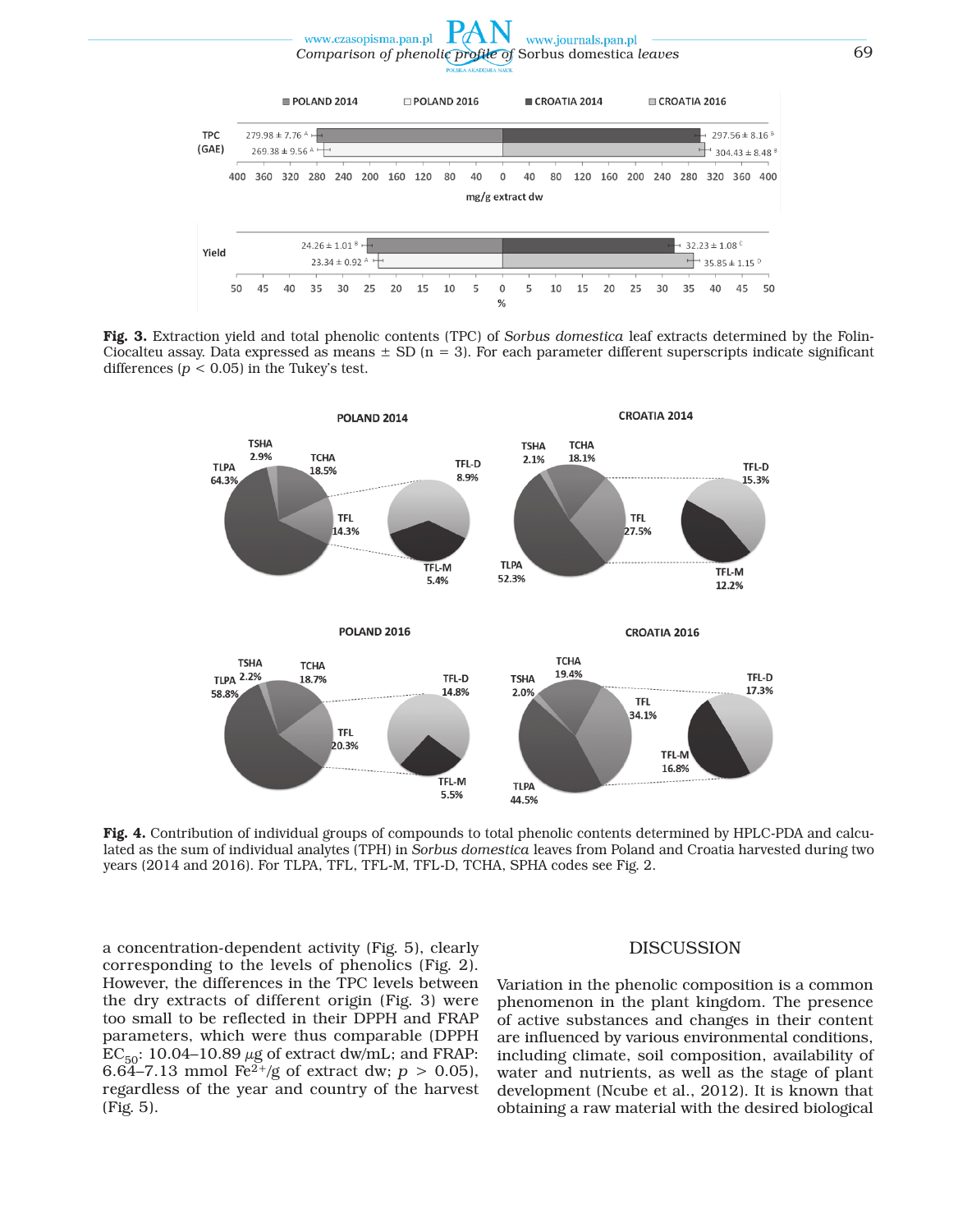



Fig. 5. Antioxidant activity of *Sorbus domestica* leaves and *S. domestica* leaf dry extracts from Poland and Croatia (2014 and 2016 year). Results are presented as mean values  $\pm$  SD (n = 3) calculated per dry weight of leaves (L) or extracts (E). For each parameter (DPPH and FRAP tests) different letters indicate significant differences (*p* < 0.05) in the Tukey's test. DPPH-scavenging activity:  $EC_{50}$ , expressed in  $\mu$ g of dry leaves (L2014/L2016) or dry extract (E2014/E2016) per mL of the DPPH solution. FRAP activity: expressed in  $\mu$ mol of ferrous ions (Fe<sup>2+</sup>) produced by 1 g of dry leaves (L2014/L2016) or dry extract (E2014/E2016).

properties requires its collection at a specific time of the year or, sometimes, even the day. For example, during the development of flowers, the ingredients are often allocated to generative organs, and as a result, their content decreases in other parts of the plant, such as leaves (Duda et al., 2015; Ncube et al., 2012). However, numerous studies showed that changes in the phenolic content over growing season in perennial trees and shrubs are relatively small in comparison to those observed for herbaceous plants (Michel et al., 2017; Olszewska and Kwapisz, 2011). Still, the period after flowering and before fruit maturity is characterized by the strongest accumulation of phenolics in the leaves of fruit trees, including *Sorbus* species (Cosmulescu and Trandafir, 2011; Olszewska, 2011). Indeed, our preliminary investigation on seasonal variation of the phenolic content in *S. domestica* leaves in Poland (data not published) confirmed the above mentioned trends and indicated August as the most advantageous for comparison of the raw material quality from Poland and Croatia.

In general, the total phenolic contents in the tested samples were comparable to those obtained in our previous study for the *S. domestica* leaf dry extracts (Matczak et al., 2018) and confirmed the ability of the plant to accumulate high contents of active compounds in the leaves. They put the investigated extracts in a good position compared to the leaf and flower dry extracts of other *Sorbus* plants  $(211.7–306.2 \text{ mg} \text{ GAE/g} \text{ dw})$ , as well as to the extracts from plants considered important in the prevention of oxidative stress-related ailments, e.g., green tea (450 mg GAE/g dw) (Matczak et al., 2018; Olszewska et al., 2012). Moreover, the remarkable consistency of the polyphenolic composition between the harvest years, i.e., 2015 (Matczak et al., 2018), 2014 and 2016 (present work) was also noticed for the samples of Polish origin.

The comparison of the samples from Poland and Croatia harvested in 2014 and 2016, leads to the conclusion, that the variations in the phenolic profile between the samples from different years were relatively small in comparison to the differences found between the countries. The discrepancies observed in the TPC levels between the leaf samples from Poland and Croatia, and thus in the extraction yields, may result from the well-known tendency of plants to accumulate higher quantities of some secondary metabolites in response to oxidative stress conditions (Ncube et al., 2012; Roux et al., 2017; Wei et al., 2017). It was reported that UV-B radiation and drought stress increase the expression of genes responsible for biosynthesis of polyphenols, mainly flavonoids and hydroxycinnamates (Agati and Tattini, 2010; Ncube et al., 2012; Zhang, Wu et al., 2017). Indeed, higher UV Index and longer sunshine duration (lower cloud percentage and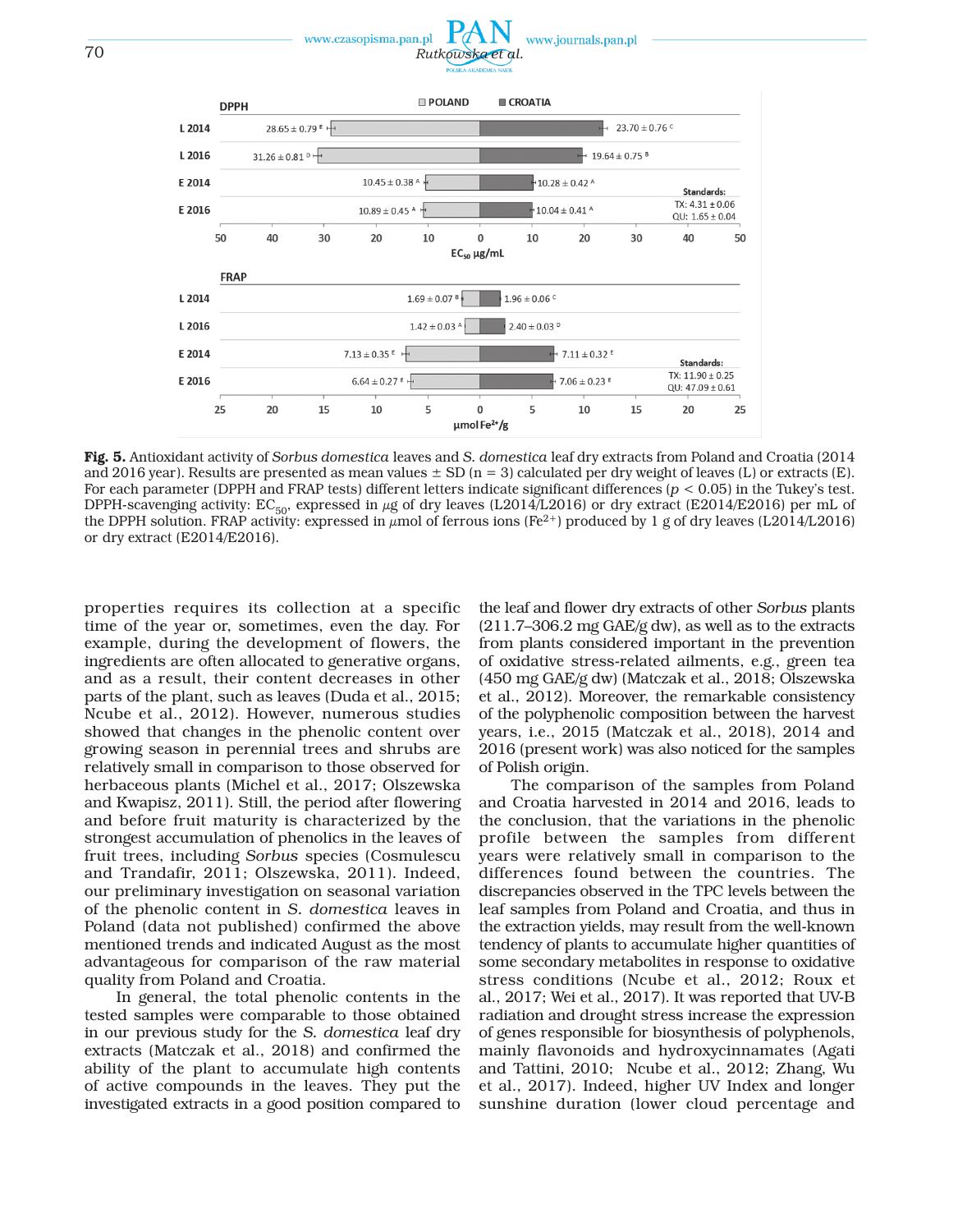more sunny days) in the summer months in Croatia (Table 2) resulted in a higher phenolic content in the Croatian samples. However, the differences observed between samples were not as remarkable as one would expect. The explanation might be linked to the influence of water stress on the production of some metabolites, e.g., condensed proanthocyanidins and tannins. According to literature, this correlation can be either positive or negative (Ncube et al., 2012; Zhang, Wu et al., 2017). Considering the fact that *S. domestica* naturally grows in dry to very dry conditions (Poljak et al., 2015), a higher precipitation level in Poland (rainy days:  $P: ~21–22$ vs C:  $\sim$ 9–13) might influence the synthesis of some secondary metabolites.

TABLE 2. Meteorological data for the *Sorbus domestica* harvesting sites in August 2014 and 2016.

|                           |      | Poland <sup>b</sup> | Croatia <sup>c</sup> |      |  |
|---------------------------|------|---------------------|----------------------|------|--|
| Average <sup>a</sup>      | 2014 | 2016                | 2014                 | 2016 |  |
| Temperature $(^{\circ}C)$ | 23   | 20                  | 23                   | 27   |  |
| UV Index                  | 5    | 5                   | 6                    | 7    |  |
| Cloud $(\%)$              | 34   | 39                  | 20                   | 23   |  |
| Sunny days                | 7    | 9                   | 11                   | 22   |  |
| Sunny hours               | 331  | 295                 | 321                  | 338  |  |
| Humidity (%)              | 69   | 69                  | 76                   | 72   |  |
| Rainy days                | 22   | 21                  | 13                   | 9    |  |

a Avarages based on World Weather Online forecast analysis. b Data for Lodz (about 25 km from Rogow Arboretum). <sup>c</sup> Data for Risika on Krk island.

Further determination of the main phenolic groups and individual compounds, performed using HPLC-PDA and specific UV-spectrophotometric methods, revealed that in fact the greatest qualitative and quantitative differences were observed for flavonoids. According to literature, excessive UV-B radiation increases the biosynthesis of flavonoids, mainly those with catechol group in the B-ring of the flavonoid skeleton (e.g., quercetin derivatives), which reduce photo-oxidative damage and regulate the development of plants via modulation of auxin movement (Agati and Tattini, 2010; Harborne and Williams, 2000; Tattini et al., 2004; Zhang, Chen et al., 2017). One of the molecules, whose content in plant tissues appears to be highly dependent on UV irradiation, is hyperoside (Chen et al., 2018; Zhang, Wu et al., 2017; Zhang, Chen et al., 2017). This compound, being the effective scavenger of reactive oxygen species, is suggested to play a crucial role in plant photoprotection (Agati and Tattini, 2010; Silva et al., 2008; Zhang, Chen et al., 2017). This may be

the reason of the significant increase in the hyperoside content (by about 1.3 mg/g in 2014 and 2.8 mg/g in 2016) in the *S. domestica* samples from Croatia in comparison to the Polish samples (Fig. 2). Another flavonoid, the content of which substantially differed between leaf samples (by about 1.5 mg/g in 2014 and 2.3 mg/g in 2016), was rutin. According to Zhang, Wu et al. (2017), rutin accumulation depends not only on the UV-B irradiation but also on salt and drought stress, which may explain its higher content in the samples from the Mediterranean region (Fig. 2).

The next group of compounds, which seems to be highly dependent on environmental conditions, is formed by chlorogenic acid isomers and derivatives. Numerous studies indicated that the biosynthesis of hydroxycinnamic and hydroxybenzoic acid derivatives manifests an early reaction to UV exposure (Huyskens-Keil et al., 2007; Petrul'ová et al., 2014; Tattini et al. 2004). Considering its molecular structure and properties, chlorogenic acid is considered to be a potent free radical scavenger, as well as strong UV-B attenuator (Agati and Tattini, 2010; Cha et al., 2014; Tattini et al., 2004). On the other hand, it was reported that the hydroxycinnamates to flavonoids ratio decreases upon exposure to strong sunlight, suggesting the increase in the flavonoid biosynthesis at the expense of hydroxycinnamic acid derivatives under UV irradiation (Agati and Tattini, 2010). Indeed, the TCHA/TFL ratio in the Croatian samples (about 0.7 in 2014 and 0.6 in 2016) was lower than in the Polish samples (about 1.3 in 2014 and 0.9 in 2016). However, to better understand the changes in the profiles of the secondary metabolites in the investigated species depending on environmental conditions, further studies are necessary, covering samples from various parts of Europe, including both target countries.

Plant extracts are complex matrices composed of multiple molecules with various mechanisms of activity. Our previous study (Matczak et al., 2018) demonstrated that *S. domestica* leaf extracts are potent antioxidants in both chemical and biological models, and that their concentration-dependent activity is determined by the content of phenolics, primarily flavan-3-ols, proanthocyanidins and flavonoids. The DPPH free radical scavenging activity and ferric reducing ability (FRAP) turned out to be good tools for the preliminary estimation of antioxidant capacity of this plant material and for comparison of the received data with other studies. We showed that the results of DPPH and FRAP tests correlate with the TPC, TPH, TLPA and TFL levels, as well as with antioxidant activity parameters of *S. domestica* leaf extracts in a biological model of human plasma exposed to oxidative stress, and that they can be used as biological activity markers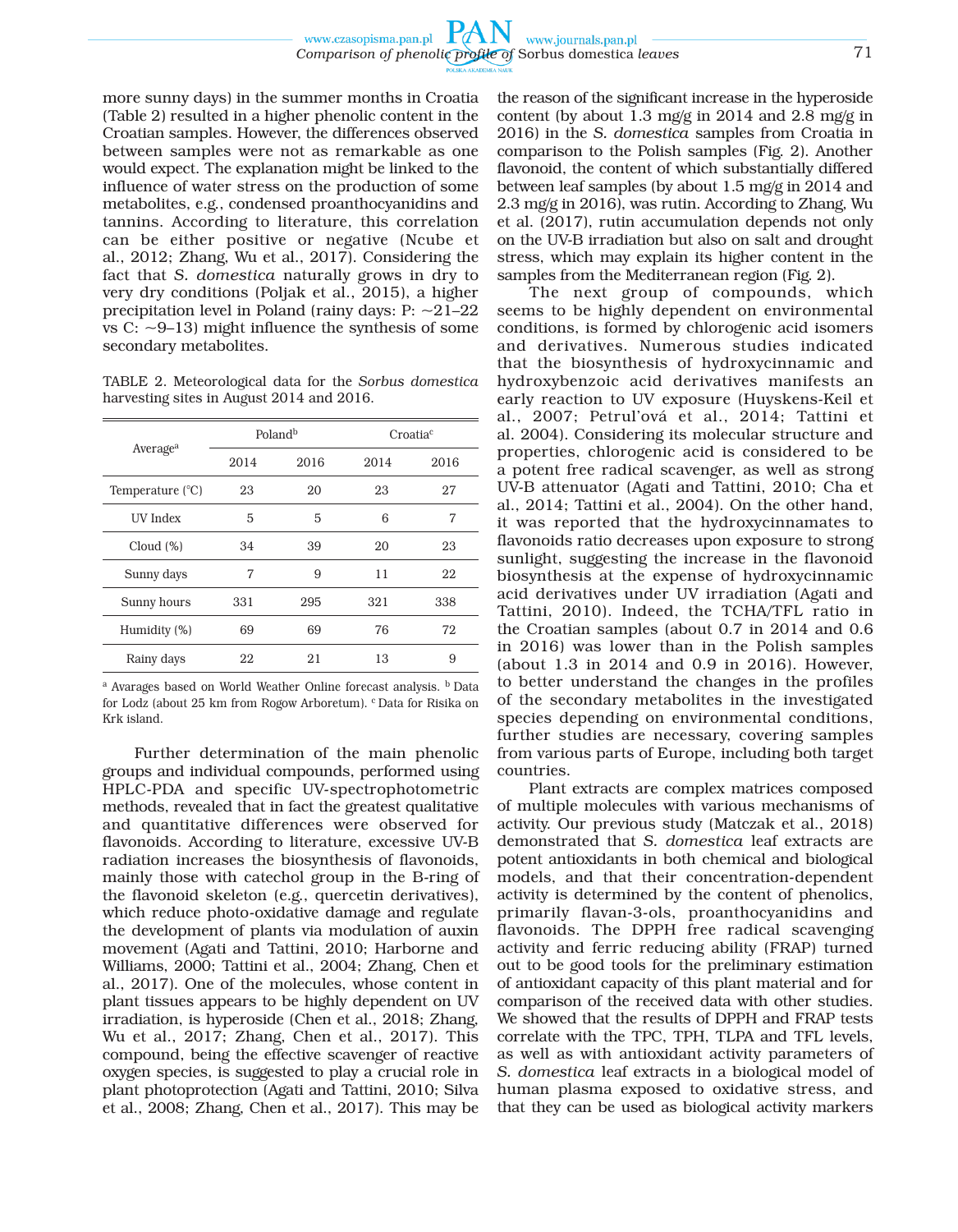www.czasopisma.pan.pl www.journals.pan.pl 72 *Rutkowska et al.*

of *S. domestica* leaf samples (Matczak et al., 2018). Thus, these two chemical tests were selected to compare the antioxidant capacity of the leaves from Poland and Croatia. Interestingly, although the TPC values of dry extracts were slightly higher for Croatian samples, the activity parameters of all defatted leaf extracts did not differ statistically. This may be due to the proportions between the particular groups of compounds, especially flavan-3-ols, proanthocyanidins and flavonoids, and their influence on the plant antioxidant capacity. For instance, in the Polish samples flavan-3-ols and low-molecular-weight proanthocyanidins (TLPA) constituted approximately 59-64% of the TPH level, while in the Croatian samples their percentage contribution (ca. 45–52%) was significantly decreased with the increasing percentage of flavonoids (ca. 28–34%). Indeed, according to our previous research, ECA (the main flavan-3-ol in the *S. domestica* leaves) was stronger antioxidant than flavonoid glycosides in all tests, including FRAP and DPPH (Matczak et al., 2018).

Summarising the results of the present study, it should be expected that extracts obtained from *S. domestica* leaves cultivated in various geographical regions might exhibit comparable therapeutic properties. Despite the differences in the total phenolic contents, as well as individual molecules in the plant raw materials, the defatted dry extracts prepared from the Polish and Croatian leaf samples harvested in different years (and thus exposed to various environmental conditions) were exceptionally rich in highly active polyphenolic compounds, and could be considered as biologically equal. Taking into account the fact that in our previous studies (Matczak et al., 2018) significant differences in the content of polyphenols in various extracts from *S. domestica* resulted in comparable plasma protective activity, both samples from Poland and Croatia could be considered as promising raw materials for future applications. Nevertheless, the economic value of the particular plant material as a source of active extracts may be well defined by the extraction yield.

# **CONCLUSIONS**

Taking into account the observed differences between the samples, as well as climatic changes between years and locations, it can be concluded that the latter have a dominant influence on the variability of the analyzed parameters. However, the present research provides only preliminary information on the variations in the phenolic profile of *S. domestica* leaves. Further research covering samples from different parts of Europe is required to better understand the influence of environmental conditions on the production of plant secondary metabolites, and thus on the quality of leaves. Nevertheless, the study demonstrated that the leaves of service tree, both from the Polish cultivation and from their natural habitat in Croatia, have a great potential as a source of active polyphenols. Considering both the content of active compounds and the extraction yields, leaves from Croatia seem to be more advantageous for industrial purposes than the Polish samples. However, although environmental conditions depending on the year and/or location had an influence on secondary metabolite production, qualitative and quantitative differences in the phenolic profile of the raw materials did not significantly affect antioxidant parameters of the products derived thereof, i.e., dry extracts. Therefore, the leaves of *S. domestica* from both sources seem appropriate for production of extracts with health-promoting properties.

# AUTHOR'S CONTRIBUTIONS

MR: research concept and design, collection and assembly of data, data analysis and interpretation, manuscript preparation, final approval of manuscript; MD: collection and assembly of data, data analysis and interpretation; MAO: research concept and design, data analysis and interpretation, critical revision of the manuscript, final approval of manuscript. The authors declare no conflict of interest.

## ACKNOWLEDGEMENTS

The authors would like to thank the staff of the Forestry Experimental Station of Warsaw University of Life Science in Rogów (Poland) for providing and authenticating the plant material, as well as the Department of Pharmacognosy and Molecular Basis of Phytotherapy, Faculty of Pharmacy, Medical University of Warsaw, for enabling access to the UHPLC-MS equipment. This work was financially supported by Medical University of Lodz (grant Nos. 503/3-022-01/503-31-001 and 502-03/3-022- 01/502-34-081).

## REFERENCES

- AGATI G, and TATTINI M. 2010. Multiple functional roles of flavonoids in photoprotection. *New Phytologist* 186: 786–793.
- ANINBON C, JOGLOY S, VORASOOT N, PATANOTHAI A, NUCHADOM-RONG S, and SENAWONG T. 2016. Effect of end of season water deficit on phenolic compounds in peanut geno-